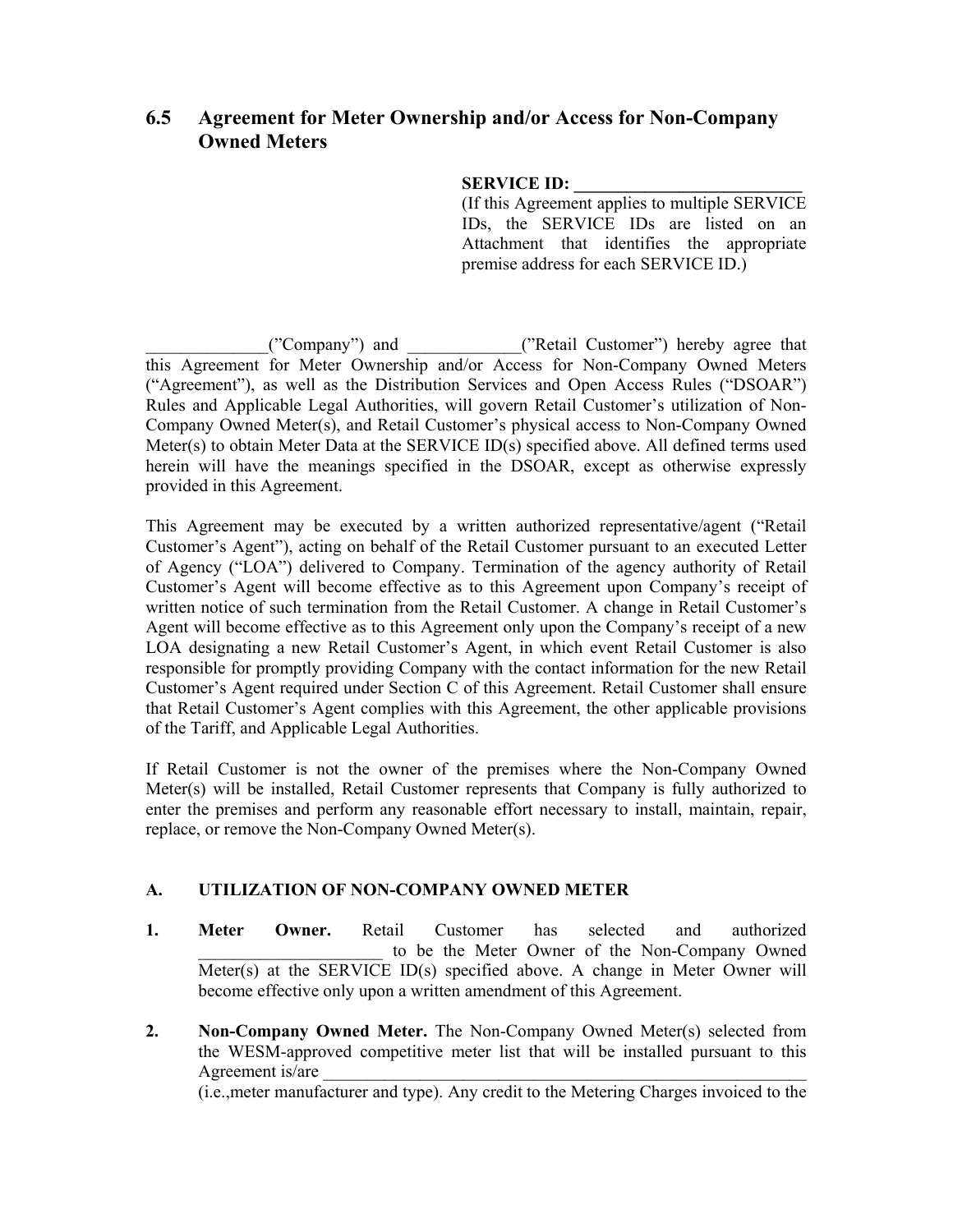Retail Customer's RES for the utilization of Non-Company Owned Meter(s) shall be as provided in the DSOAR and/or rate schedules of Company's Tariff.

- **3. Metering Services.** Company shall provide Metering Services as defined in **the Distribution Services and Open Access Rules,** (as the same may be changed from time to time by the Commission), excluding Meter ownership, to Retail Customer utilizing Non-Company Owned Meter(s). Charges may apply to these Metering Services as provided in the Company's Tariff.
- **4. Requests for Metering Services.** Requests for Metering Services, including installation or removal of Non-Company Owned Meter(s), shall be made in accordance with Company's Tariff and Applicable Legal Authorities.
- **5. Testing and Sealing of Meters.** All Non-Company Owned Meter(s) shall be tested and sealed in full compliance with the ERC's procedures for testing and calibration. The Company shall be responsible for meeting these procedures. The Meter Owner and Retail Customer have the right to be present during any testing and sealing of Meters and shall not in any way prevent the Company or agents of the ERC from carrying out their responsibilities.
- **6. Shipping of Non-Company Owned Meters to Company.** A Non-Company Owned Meter shipped by the Meter Owner to the Company for testing and installation shall be shipped to the Company's designated meter delivery address as provided herein, with shipping costs prepaid by the Meter Owner.
- **7. Return of Non-Company Owned Meters to Meter Owner.** A Non-Company Owned Meter being returned to the Meter Owner for any reason (including removal from service) may be picked up by the Meter Owner at a Company designated location within ten business days after Company gives written notice that the Non-Company Owned Meter is being returned. If the Non-Company Owned Meter is not picked up by the Meter Owner within such ten business day period, Company will have the right to return the Non-Company Owned Meter to the Meter Owner using any of the following means: (a) shipping by Company to the Meter Owner, at the address specified herein, shipping to be paid by the Meter Owner, cash on delivery; (b) shipping to the Meter Owner using a shipper, Meter Owner account number and shipping instructions provided by the Meter Owner when the Meter Owner is notified that the Non-Company Owned Meter is being returned; or (c) other arrangements mutually agreed to by Company and Meter Owner. If a Non-Company Owned Meter that has been removed from service is not returned to the Meter Owner using one of the means specified above, Company will safeguard the Non-Company Owned Meter until the earlier of (i) the date the Meter Owner takes possession of it, or (ii) 60 calendar days from the date of removal.

### **B. ACCESS TO NON-COMPANY OWNED METER BY COMPANY TO OBTAIN METER DATA**

**1. Billing and Settlement Meter Reading Capability.** Where remote meter reading is required, the method that Retail Customer will provide for the Company to remotely access the Non-Company Owned Meter(s) to obtain Meter Data necessary for the Company to fulfill its billing, settlement and reliability responsibilities pursuant to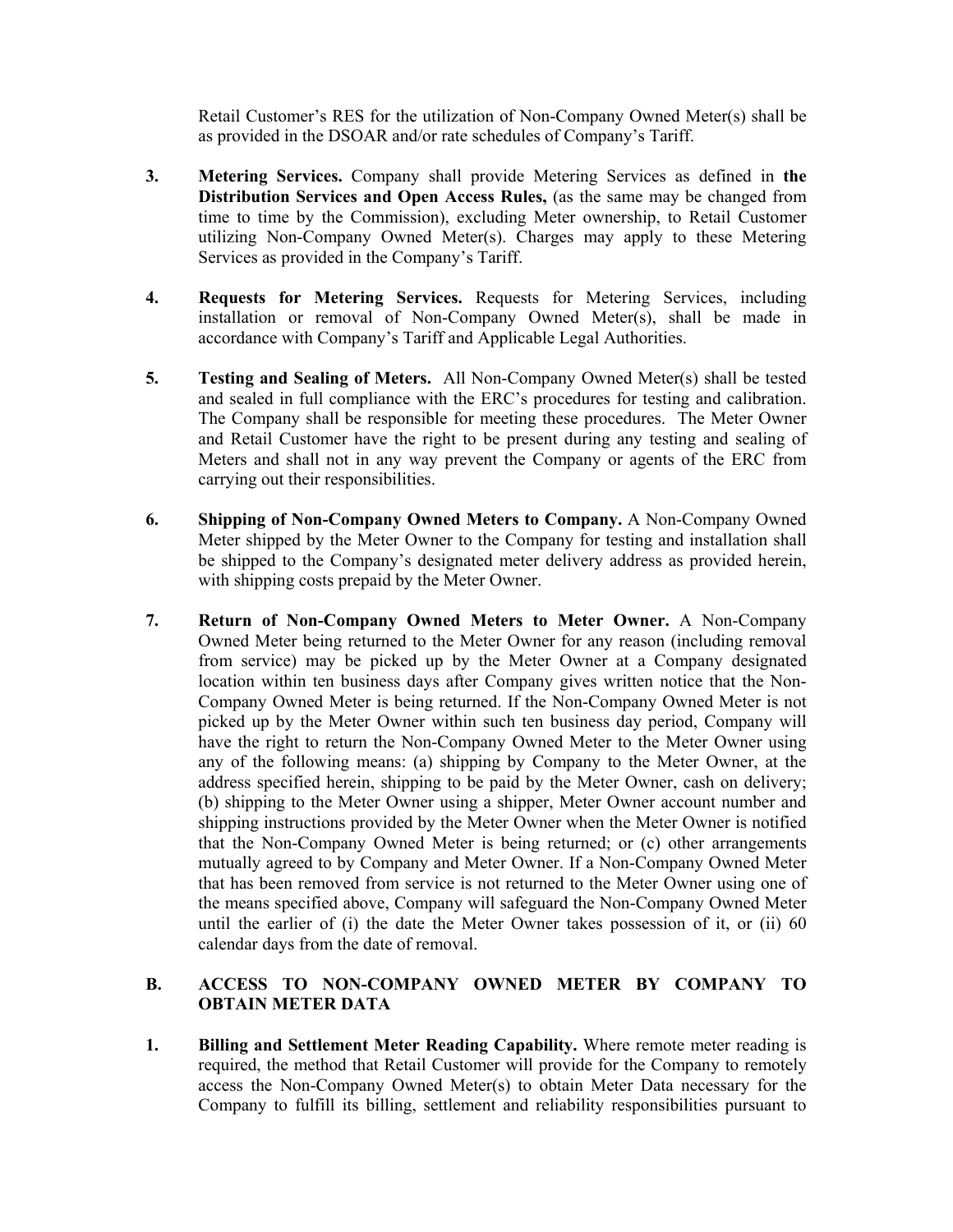Applicable Legal Authorities ("Billing and Settlement Meter Reading Capability") is \_\_\_\_\_\_\_\_\_\_\_\_\_\_\_\_\_\_\_\_\_\_\_\_\_\_\_\_\_\_\_\_\_\_\_\_\_\_\_\_ (e.g., cell phone, land line, radio,

etc.). The Billing and Settlement Meter Reading Capability must be compatible with a method the Company currently uses elsewhere on its system for remote access to Billing Meters providing similar billing, settlement and reliability Meter Data. The Billing and Settlement Meter Reading Capability must comply with **the Distribution Code**. Where remote meter reading is required, Retail Customer shall arrange for and be responsible for the costs, including any ongoing costs, of the remote communications for the Billing and Settlement Meter Reading Capability. Retail Customer shall have the Billing and Settlement Meter Reading Capability in effect beginning **beginning** Retail Customer shall provide Company with 45 calendar days advance written notice of termination of the Billing and Settlement Meter Reading Capability and agrees to work in good faith with Company to restore Company's remote meter reading capability.

- **2. Company's Access to Billing and Settlement Meter Reading Capability.** Company will not use Meter Data from a Non-Company Owned Meter for purposes other than fulfilling the Company's billing, settlement, and reliability responsibilities in accordance with Applicable Legal Authorities. Company shall have access to the Non-Company Owned Meter using the Billing and Settlement Meter Reading Capability, (a) on the scheduled meter reading day and the two calendar days on either side of the scheduled meter reading day, for consecutive minutes beginning at am/pm (circle one) (central prevailing time); and (b) on three additional consecutive calendar days designated by Company in writing for \_\_\_\_ consecutive minutes each day beginning at \_\_\_\_ am/pm (circle one) (central prevailing time). In addition, Company may access the Non-Company Owned Meter at other times if necessary to fulfill the Company's billing and settlement responsibilities or if access is not available at the designated times. If Company does not have reasonable access through the Billing and Settlement Meter Reading Capability to the Non-Company Owned Meter for a period exceeding 10 calendar days, or for the two calendar days on either side of and on the scheduled meter read date, or in the event that Company's access to billing and settlement data is blocked during the times listed herein, Retail Customer will be in breach of its obligations under this Agreement.
- **3. Charges.** Company shall not charge Retail Customer for access to the Meter Data nor shall Retail Customer charge Company for access to the billing, settlement and reliability Meter Data.

### **C. CONTACT INFORMATION**

All notifications and other contacts necessary in the administration and execution of this Agreement may be effectuated by contacting Company, Retail Customer, Meter Owner, or Retail Customer's Agent at the addresses and telephone numbers set forth below:

### **FOR COMPANY:**

 $\text{Context:}$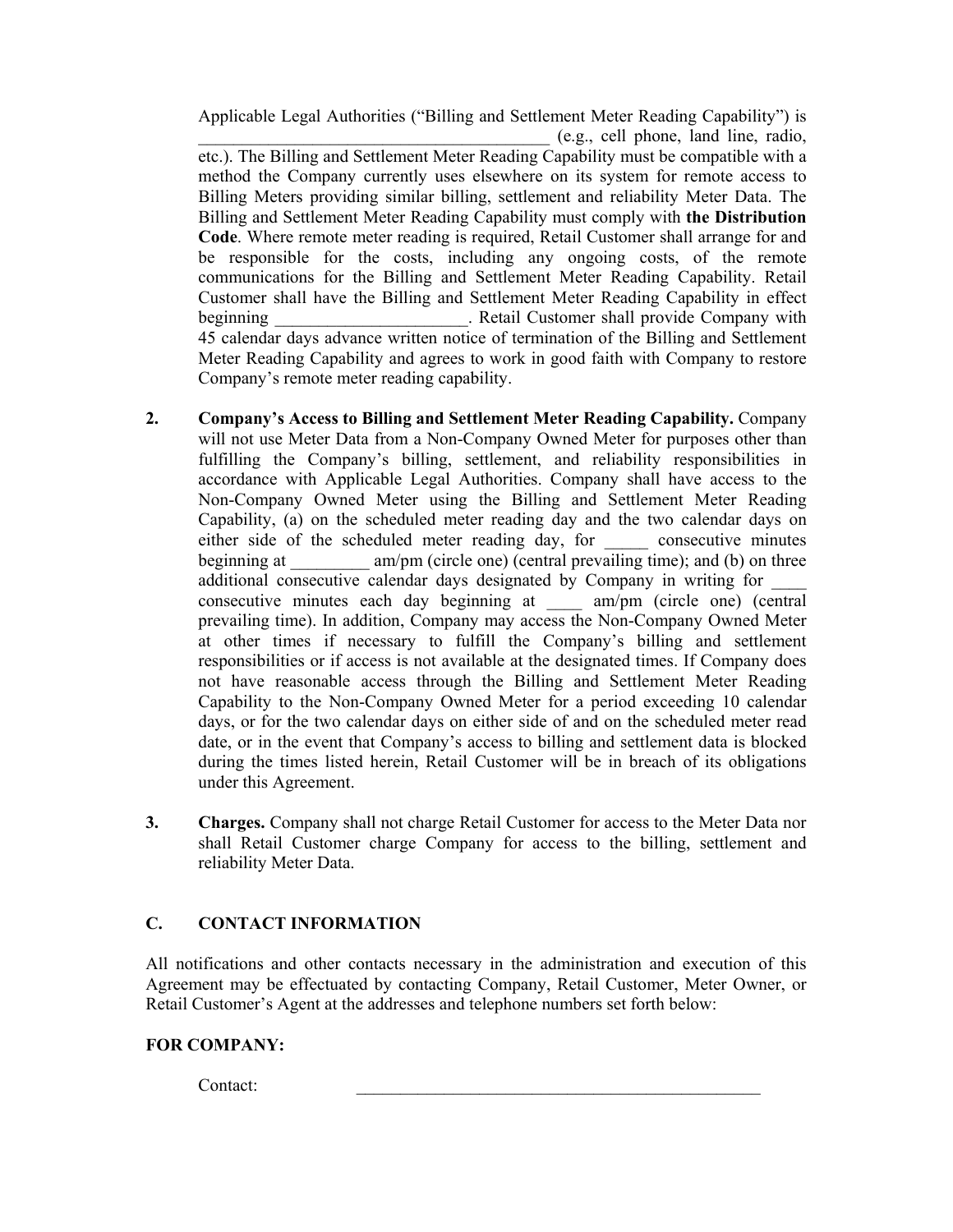| Address:                |                                                                                                                       |
|-------------------------|-----------------------------------------------------------------------------------------------------------------------|
|                         |                                                                                                                       |
| Email:                  |                                                                                                                       |
| Phone Number:           |                                                                                                                       |
| Fax Number:             |                                                                                                                       |
|                         | For Receipt of Non-Company Owned Meter:                                                                               |
| Contact:                |                                                                                                                       |
| Address:                |                                                                                                                       |
| <b>RETAIL CUSTOMER:</b> |                                                                                                                       |
| Company Name:           | <u> 1989 - Johann Barbara, martin amerikan basal dan berasal dalam basal dalam basal dalam basal dalam basal dala</u> |
| <b>Contact Person:</b>  |                                                                                                                       |
| Premise Address:        |                                                                                                                       |
| <b>Billing Address:</b> |                                                                                                                       |
| Email:                  |                                                                                                                       |
| Phone Number:           |                                                                                                                       |
| Fax Number:             |                                                                                                                       |

Retail Customer's Competitive Retailer, contact name and phone number:

# FOR METER OWNER:

**FOR** 

| Company Name:          |  |
|------------------------|--|
| <b>Contact Person:</b> |  |
| Address:               |  |
|                        |  |
| Email:                 |  |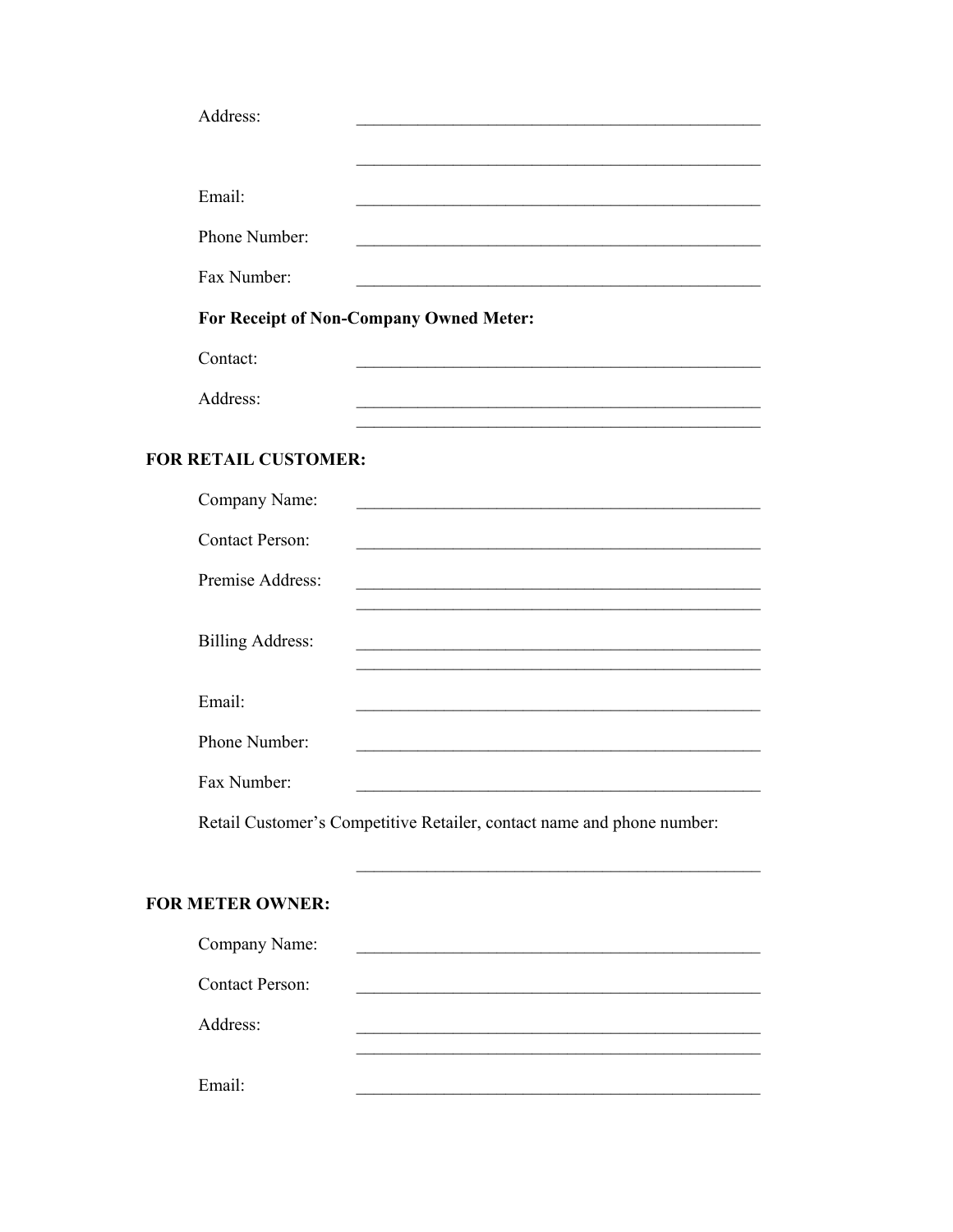Phone Number: Fax Number: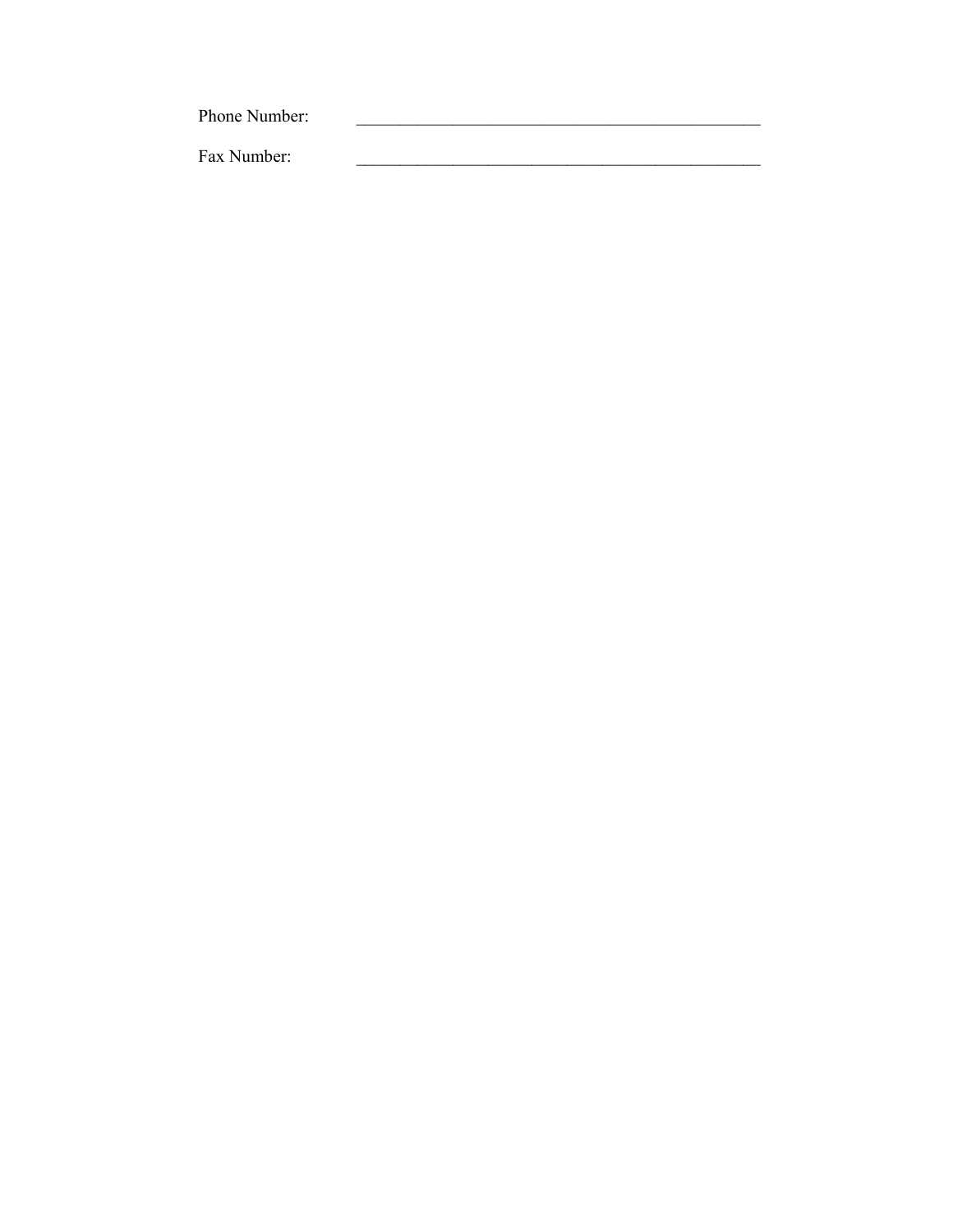#### **For Return of Non-Company Owned Meter:**

| <b>Contact Person:</b> |  |
|------------------------|--|
| Address:               |  |
|                        |  |

### **FOR RETAIL CUSTOMER'S AGENT:**

| Company Name:          |  |
|------------------------|--|
| <b>Contact Person:</b> |  |
| Address:               |  |
|                        |  |
| Email:                 |  |
| Phone Number:          |  |
| Fax Number:            |  |

Company will promptly provide to the Retail Customer any changes to the Company's contact information. The Retail Customer will promptly provide to Company any changes to the Retail Customer's, Meter Owner's, Competitive Retailer's or Retail Customer's Agent's contact information.

### **D. OTHER TERMS AND CONDITIONS**

- **1.** The form of this Agreement may be amended, revised, or otherwise changed only by an appropriate order of Applicable Legal Authorities.
- **2.** Except as expressly provided by this Agreement, no provisions of this Agreement shall revise, alter, modify, or amend other provisions of Company's Tariff for Retail Delivery Service.
- **3.** This Agreement shall commence upon the date of execution by both Parties (the "Effective Date").
- **4.** This Agreement shall terminate on the earlier of: (a) the date that none of the SERVICE IDs specified on the first page of this Agreement are associated with the Retail Customer; or (b) the date that all of the Non-Company Owned Meters provided for under this Agreement have been permanently removed, whether removed at the Retail Customer's request or pursuant to Applicable Legal Authorities; or (c) termination by the Retail Customer upon 45 calendar days advance written notice to the Company; or (d) termination by the Company upon Retail Customer's breach of any obligation under this Agreement that has remained uncured after Retail Customer and Retail Customer's Agent, if designated, have been given written notice of the breach and 30 calendar days to cure. Upon termination of the Agreement, Company shall have the right to remove the Non-Company Owned Meter(s) covered by this